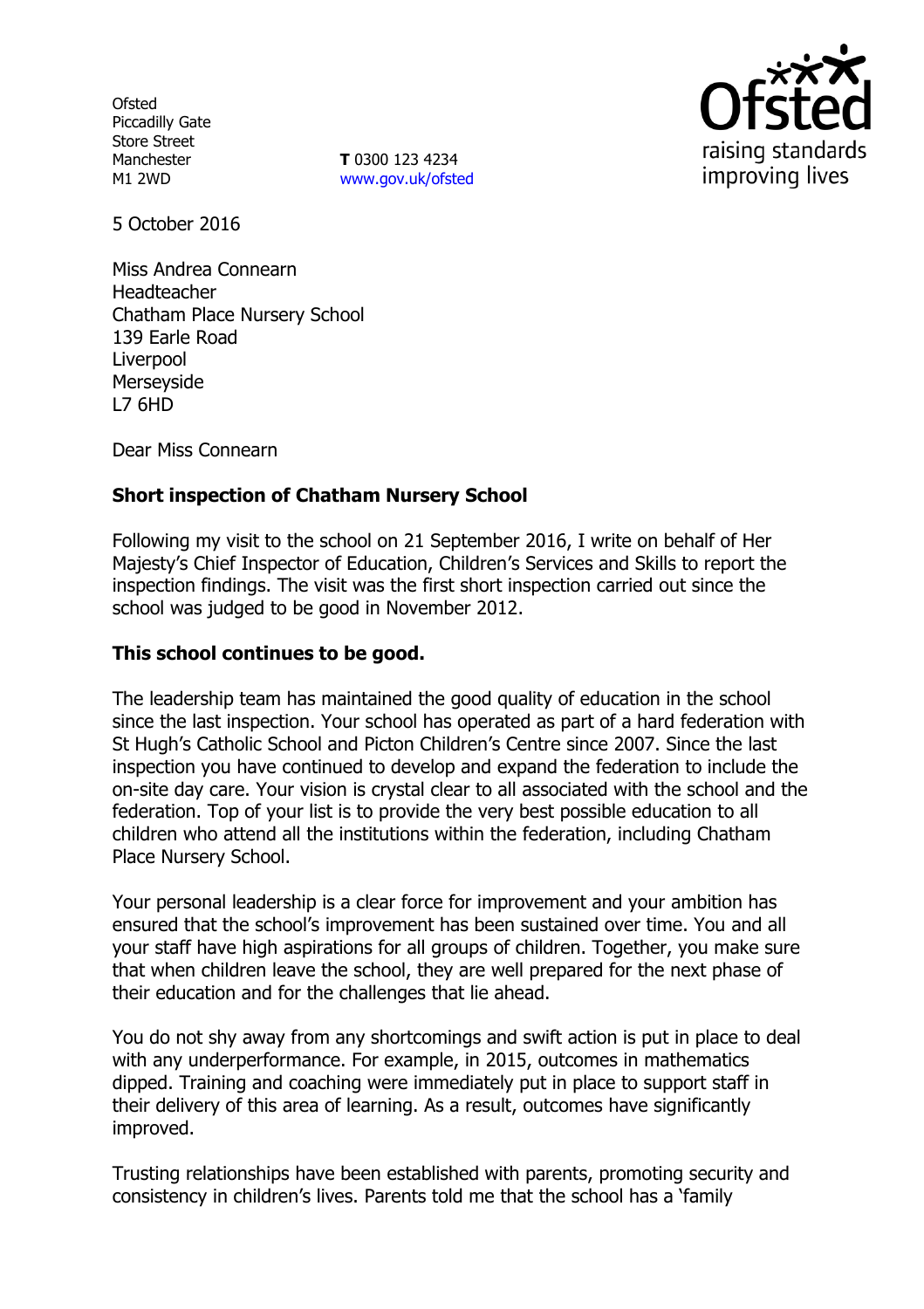

atmosphere' and they find staff 'approachable'. The emotional support offered by you and your staff to families in times of emotional difficulty is valued by parents. They were particularly complimentary about the effective partnership working between staff in the children's centre, on-site day care and the nursery school. Trips, to a variety of interesting places in the immediate locality and beyond, are experiences that parents believe spark children's curiosity and broaden their horizons. The support and advice given by your staff to help develop their children's learning at home is also greatly appreciated by parents. Similarly, they consider the transition arrangements that you have in place to settle children into the nursery and onwards to primary school to be effective. However, we are in agreement that the information that staff request from parents when their children start at the nursery school lacks detail.

You have the support and respect of your staff at all levels. As a leader you encourage staff to further their roles in education. Your school improvement partner was keen to tell me that the way that you manage staff with regard to career progression is 'incredible'. It is very clear to me that staff within the school work well as a team and morale is high.

The learning environment, both indoors and outside, is exciting and inspires children to learn. Children play out in all weathers, suitably clothed to protect them from the elements. Resources are of good quality and stored at child height, allowing children to make independent choices about their play. The classroom is spacious and well laid out. As a result, children move around their environment freely and safely. Children are delightful and very well behaved. They know how to take turns, share and listen to one another. As a result, Chatham Nursery School is a happy place to learn and play.

You have effectively addressed the areas for improvement highlighted at your last Ofsted inspection. Resources have been purchased to increase the use of information and communication technology (ICT) in lessons to drive forward children's learning. Children now have more opportunities to represent their ideas and feelings through painting, which enhances their creativity. Furthermore, sessions where children are working in small groups are now as well planned as other times of the school day.

### **Safeguarding is effective.**

The well-being and safety of children is high on the school's priority list. All visitors have their identity thoroughly checked and are given written information relating to the school's safeguarding procedures. Staff are up to date with training and current guidance. Most talk with confidence about all safeguarding procedures, including the latest national concerns of radicalisation and female genital mutilation. They are aware that anyone can make a referral to the relevant authorities should they be concerned about a child's welfare. Staff who have responsibility for safeguarding and recruitment are fully trained at the appropriate level. All documentation relating to safeguarding examined during the inspection was in good order and fit for purpose.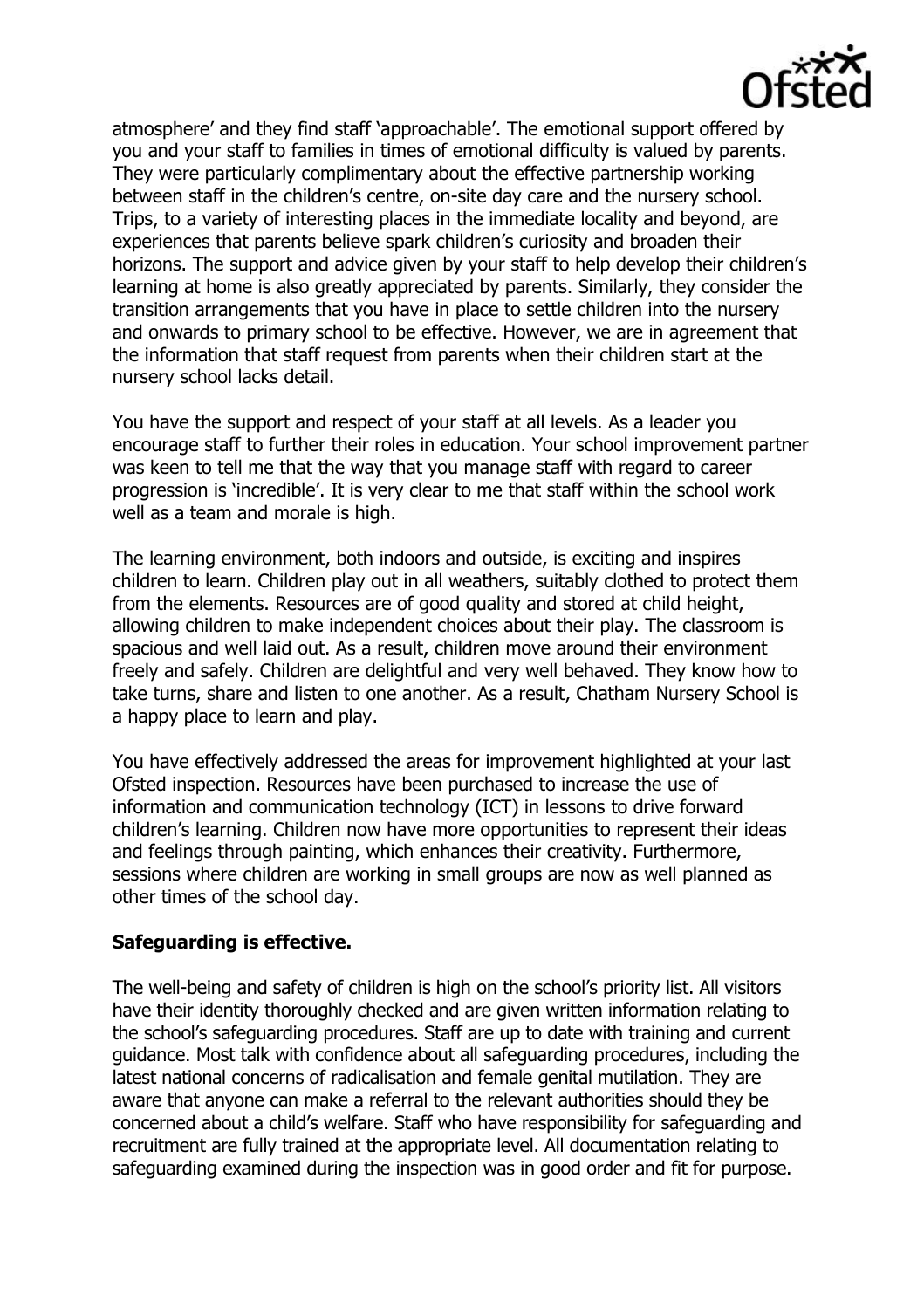

Children are trusting of staff and are very happy in their care. Through the curriculum and discussions, staff make children aware of the importance of keeping themselves safe, for example by not talking to strangers and using equipment safely. Filtering systems are in place to protect children when they access the computer.

# **Inspection findings**

- You and your assistant headteacher are a strong team. Together with your staff you have created a culture where each child is valued as an individual. You both know your school well, its strengths and priorities for development.
- Through effective monitoring you and your assistant headteacher have a clear overview of the quality of teaching in your school. Training opportunities are varied and plentiful and linked closely to school priorities. As a result, staff's teaching skills are kept fresh and up to date, which is having a positive effect on outcomes for children.
- Children's progress is carefully monitored and tracked. From their different starting points, all groups of children, including the most able and those with special educational needs and/or disabilities, make good progress in their learning.
- Learning at your school is fun. This was exemplified during our learning walk. At the start of day, I saw children skipping into the nursery school with smiles on their faces. Parents did not stay long because children settled quickly. After waving goodbye to their parents, children immediately began accessing the wide and varied range of exciting activities that had been set out. Working with their key person, children identified colours and counted in sequence to 10 and beyond. Others engaged in meaningful role play as they made meals in the home corner. Conversation flowed freely as children played and staff modelled the correct use of language well. No learning time was wasted and many children were confident in identifying initial sounds and blending these to form words. Creative opportunities were varied and allowed children to express themselves freely. However, from our observations we agreed that, at times, opportunities were missed to extend and deepen children's learning, most notably for the most able children.
- Children love to read, either on their own for pleasure or in the cosy book corner with staff. They handle books with care and turn pages correctly. Children that I shared a book with were aware that print carries meaning and were able to express their ideas and opinions about characters in the plot. For example, I was told that, 'Baby bear will be sad because Goldilocks has sat on his chair and broken it.'
- The number of disadvantaged children that attend your school fluctuates year on year. Good and effective use is made of the early years pupil premium funding to break down barriers to learning and help these children succeed. The individual needs of these children are very quickly identified. Case studies show that all groups of disadvantaged pupils, including the most able, make good progress in their learning.
- Attendance is a thorny issue which the school is actively seeking, and doing all it can, to address. You and your staff quite rightly make parents aware of the impact of non-attendance on children's progress and attainment. Stringent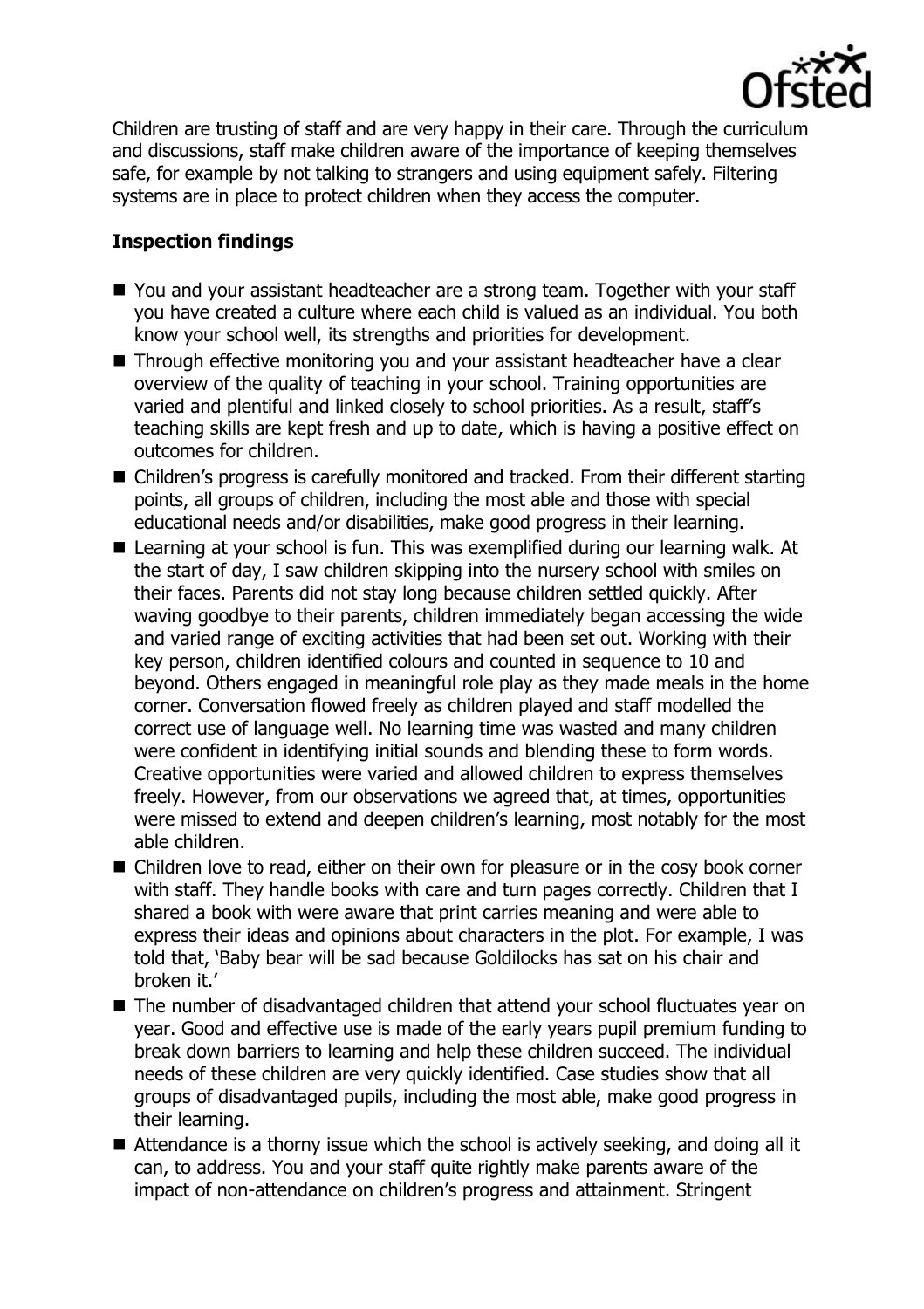

procedures are in place to support families who are more reluctant to send their children to school. You celebrate children's regular attendance.

- Collaborative working is a real strength of the school. Working with other nursery schools, you are devising and trialling a moderation programme and tracking and assessment system, which is be rolled out to all early years providers in Liverpool. You also share your expertise with a cluster of nurseries in the private sector to support and challenge them to develop their practice to improve outcomes for children. Looking to the future, you are working in partnership with Liverpool Learning Partnership and the local authority to develop an early years strategy to ensure that all children, including those who are most vulnerable, have access to good-quality early years education.
- Your website is bright, colourful and easy to navigate. However, it does not meet the current guidelines set out by the Department for Education. For example, there is no special educational needs information report and the actual impact of the spending of the early years pupil premium funding for the last academic year is not clear. Furthermore, information with regard to governance does not meet requirements. The dates that governors were appointed, their terms of office and any business or pecuniary interest are not detailed on the website.
- Governors know the school well and share your vision for the school wholeheartedly. They are aware of school priorities and the progress that groups of children make. Governors are not afraid to make difficult decisions to ensure the success of the school and the federation. Support and challenge is offered to the school in equal measure. However, governors do not analyse raw data independently of you and your deputy headteacher. Consequently, the level of challenge is not as rigorous as it could be.

## **Next steps for the school**

Leaders and those responsible for governance should ensure that:

- all children are challenged to achieve their very best, particularly the most able
- $\blacksquare$  they obtain more detailed information from parents about what their children like and can do when they start at the nursery school
- $\blacksquare$  the website is compliant and is checked on a regular basis to ensure that it remains so
- $\blacksquare$  governors analyse raw data independently of senior leaders to ensure that the level of challenge they offer the school is even greater than it is now.

I am copying this letter to the chair of the governing body, the director of children's services for Liverpool and the regional schools commissioner. This letter will be published on the Ofsted website.

Yours sincerely

Sheila Iwaskow **Her Majesty's Inspector**